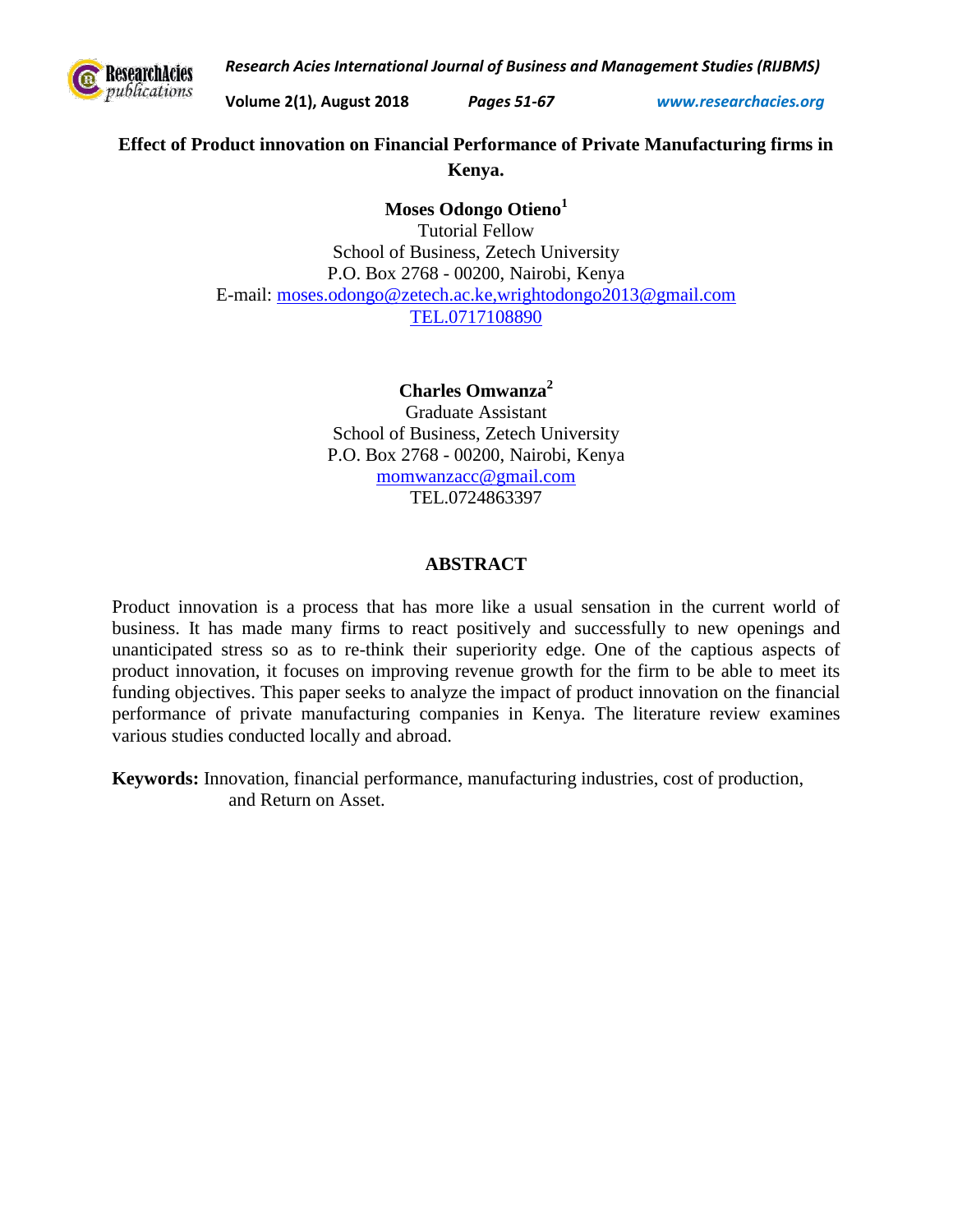### **Introduction**

Product innovation globally has currently become increasingly relevant due to recent trends such as enormous fragmented competition, stringent markets, and dynamic technologies Muchoki, (2013): citing Wheelwright and Clerk,(1992). The unprecedented number of companies around the world has made a lot of improvement in technical requirements, tools and materials, incorporated software, and other functional characteristics in order to invigorate company performance. This has allowed organizations to fast-track new opportunities and to re-think their superiority edge. Usually, the intended outcomes are impossible to achieve without directing the organization strategy and structure to some changes. In this discourse, innovation is not anymore a choice but a requirement for continuity (Rogovsky et al., 2005). Financial performance variables like cost of production, inflation rates, tax regime and size of company are among the factors within the current business setting that are affecting the performance of private manufacturing firms.

According to disruptive innovation theory (Christensen, 1997), product innovation creates a fresh market and significant proposition thus displacing reputable organizations, goods, and alliances; as a result, a firm deploying a disruptive innovation shall enjoy improved performance. Innovation is important to all organizations but particularly for manufacturing companies. An organization that innovates is bound to grow as well as surprise and delight customers with new, differentiated and relevant benefits Njagi, (2016): citing (Sharma, 2009). Product innovation is the debut of new kind of products to the market, redesigning already well-known goods or make use of improved resources in the production of goods that are already in the market. According to (Kleinsmith, 2001) refers to product innovativeness as a product that acquires a degree of newness. Product innovation refers to a product which is new, at least in some respect if not all, of the market for which the product is being introduced. Innovation is driven by customer and market requirements as well as competition among suppliers in order to satisfy a certain need.

Levinthal, (2001) Technology evolution is key to the innovation of product and services. Innovation does not have to arise from new discoveries but it can be as a result of production processes and organizational changes and a combination of technologies that are already in existence product innovation is key if an organization desires to be differentiated from its competitors, or it can be put across that for firms to be more successful then they must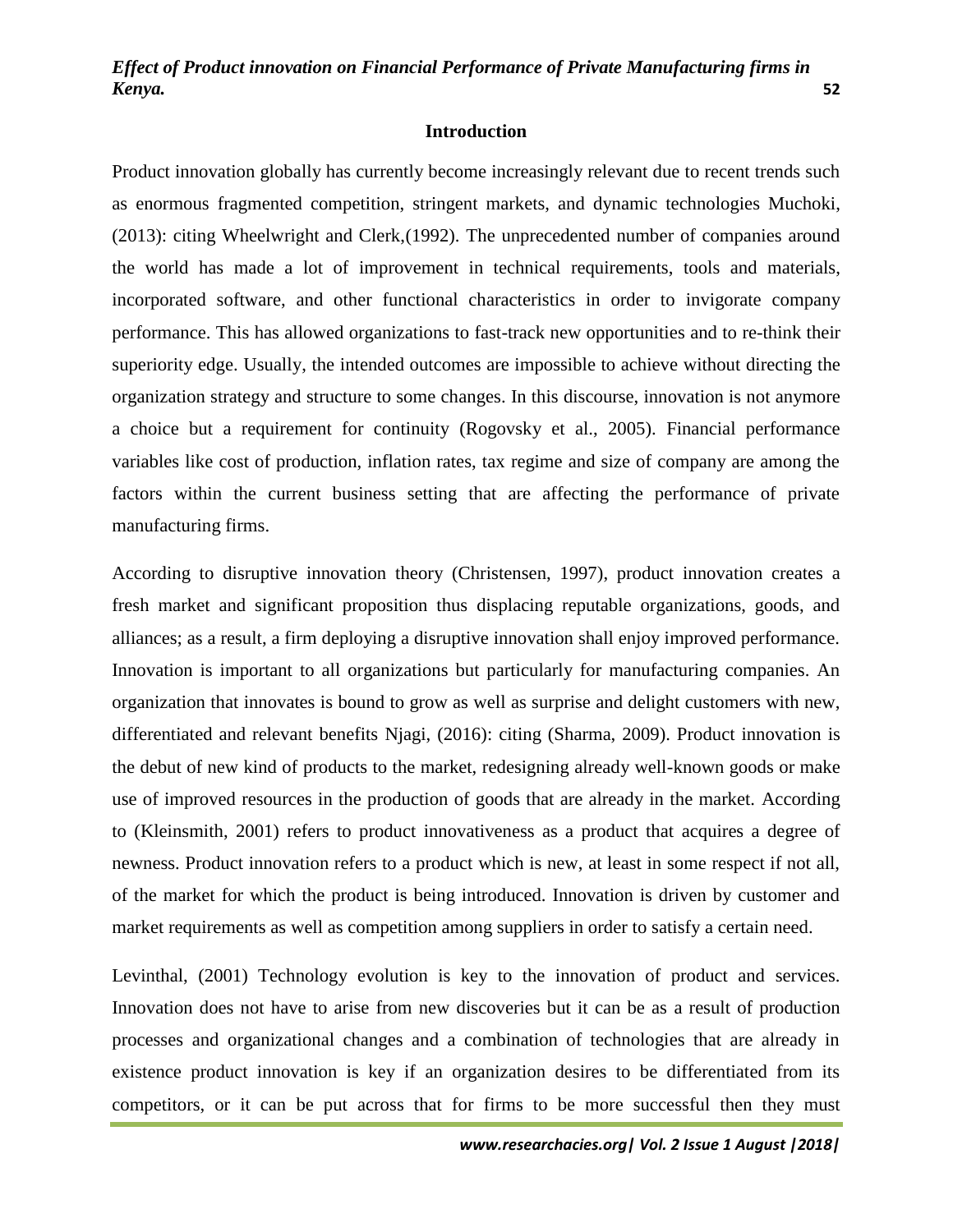consistently innovate new products and services. An improvement in product innovation leads to improved revenue growth, Share performance and market capitalization and profitability Drucker,( 1985).

The business environment in Kenya has been transforming over time. These transformations include faster execution of economic reforms by the government, economic relaxation, and privatization of state entities thereby increasing competitiveness. In a rapidly changing condition, firms must accommodate new thinking on new external realities and be able to protect against financial loss Siro, (2013). This paper seeks to establish the impact of product innovation on the financial performance of private manufacturing firms in Kenya.

### **Statement of the Problem**

Manufacturing firms adopt innovation to protect themselves from escalating competition. A total of 30 manufacturing firms are struggling to thrive for instances East Africa Portland Cement Company (KAM, 2017). Others have closed down their operation as demonstrated by the latest closure of Sameer Africa (KAM, 2016). If the tendency remains relentless, Kenya's optimism of growing to a middle-income group as anticipated by vision 2030 remains uncertain. It is widely claimed that product innovation is positively correlated with the financial performance of any organization. Spicer & Sadler-Smith, (2006) argue that real attainment and consumption of new information is the cause of elasticity, hence associated with better organizational performance.

Diffusion theory postulates that product innovations result over time from how the innovations are communicated among the participants Njagi,(2016): citing Rogers,(1962) returns from product innovation trickle over a product life cycle. However, according to disruptive innovation theory Christensen, (1997) product innovation creates totally new markets and value propositions thus displacing established market leaders, as a result, a firm deploying a disruptive innovation shall enjoy improved profitability in the short term. Various scholars have performed empirical work including Duguet, (2006) who analyzed French manufacturing firms and found that Research and Development activities foster radical and incremental innovations but only radical innovations increased the firm productivity. Koellinger,( 2008) analyzed the connection between people who use the internet, different types of invention and performance at the firm level and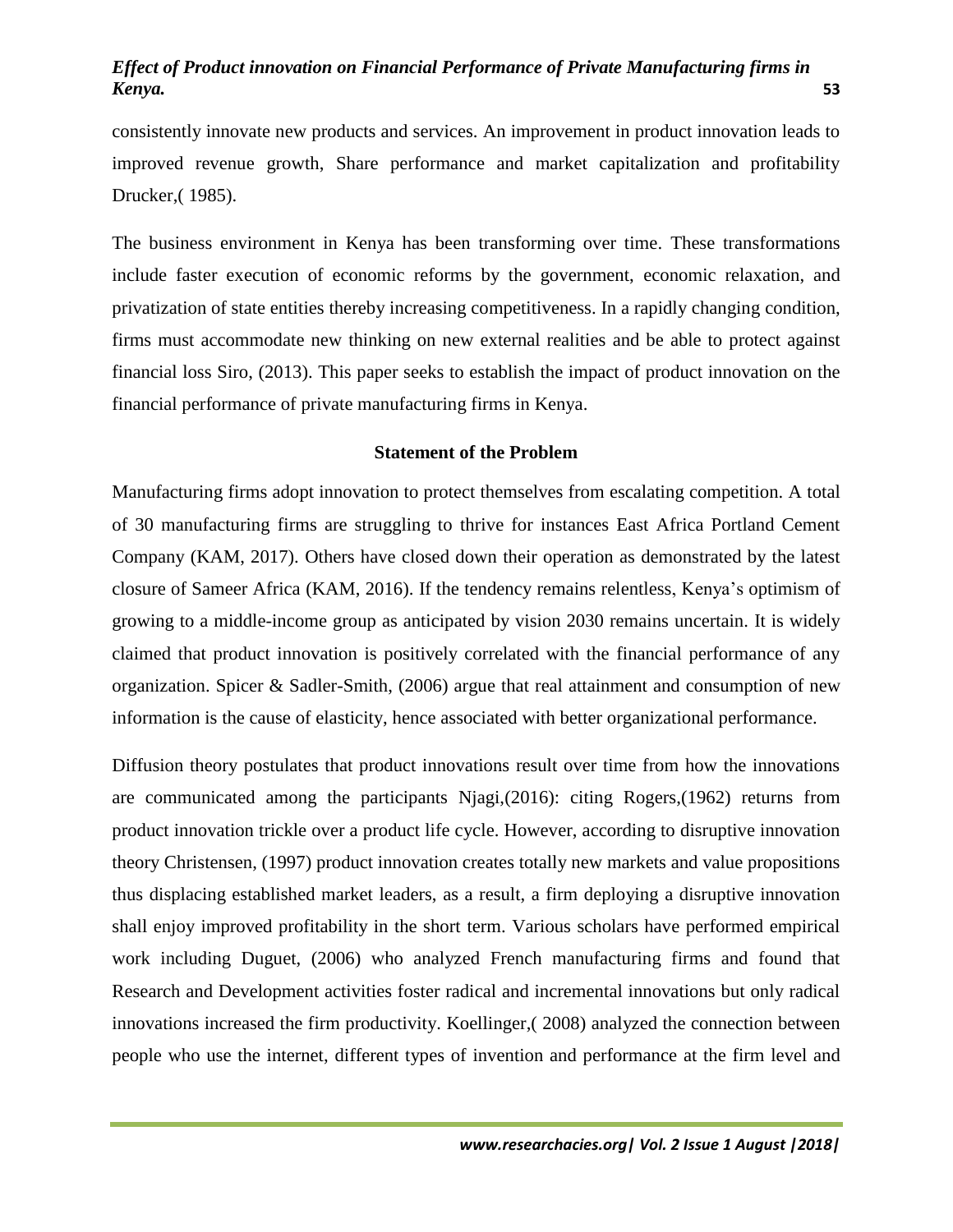indicated that innovative companies are more probable to grow, nevertheless not automatically profitable.

In the local front, Nyawira, (2011) and Njeri, (2010) who studied the connection between the level of technical innovation and financial performance of commercial banks in Kenya decided that technological innovations led to the enhanced performance of commercial banks in Kenya. Kihumba, (2008) did a study on the determinants of financial innovation and its effects on banks performance in Kenya. He established that financial innovation influenced banks performance positively. The available literature works show that there exists a strong correlation between innovations and financial performance of various organizations. However, due to contextual, sector, and managerial changes among the organizations, effects of innovations on financial performance gain from these studies may not be presumed to explain effects of innovations on the financial performance of private manufacturing firms. None of the studies reviewed investigated the effects of product innovations on the financial performance of private manufacturing firms notwithstanding their strategic standing to embrace product innovations. This study is therefore designed to address this scholarly gap.

# **The objective of the Study**

The main objective of the study will be to examine the effect of product innovation on the financial performance of private manufacturing firms in Kenya.

## **LITERATURE REVIEW**

The study will review past and current studies on the effect of product innovation on organizational financial performance.

## **Theoretical Review**

A theory is a methodical explanation of the correlation among phenomena and provides a generalized explanation of an occurrence Dawson, Macfadyen, & Lockyer, (2009). The study will be based on 3 theories namely Diffusion of innovation theory, the transaction Approach theory, and the Schumpeterian Approach theory.

## **Diffusion of Innovation Theory**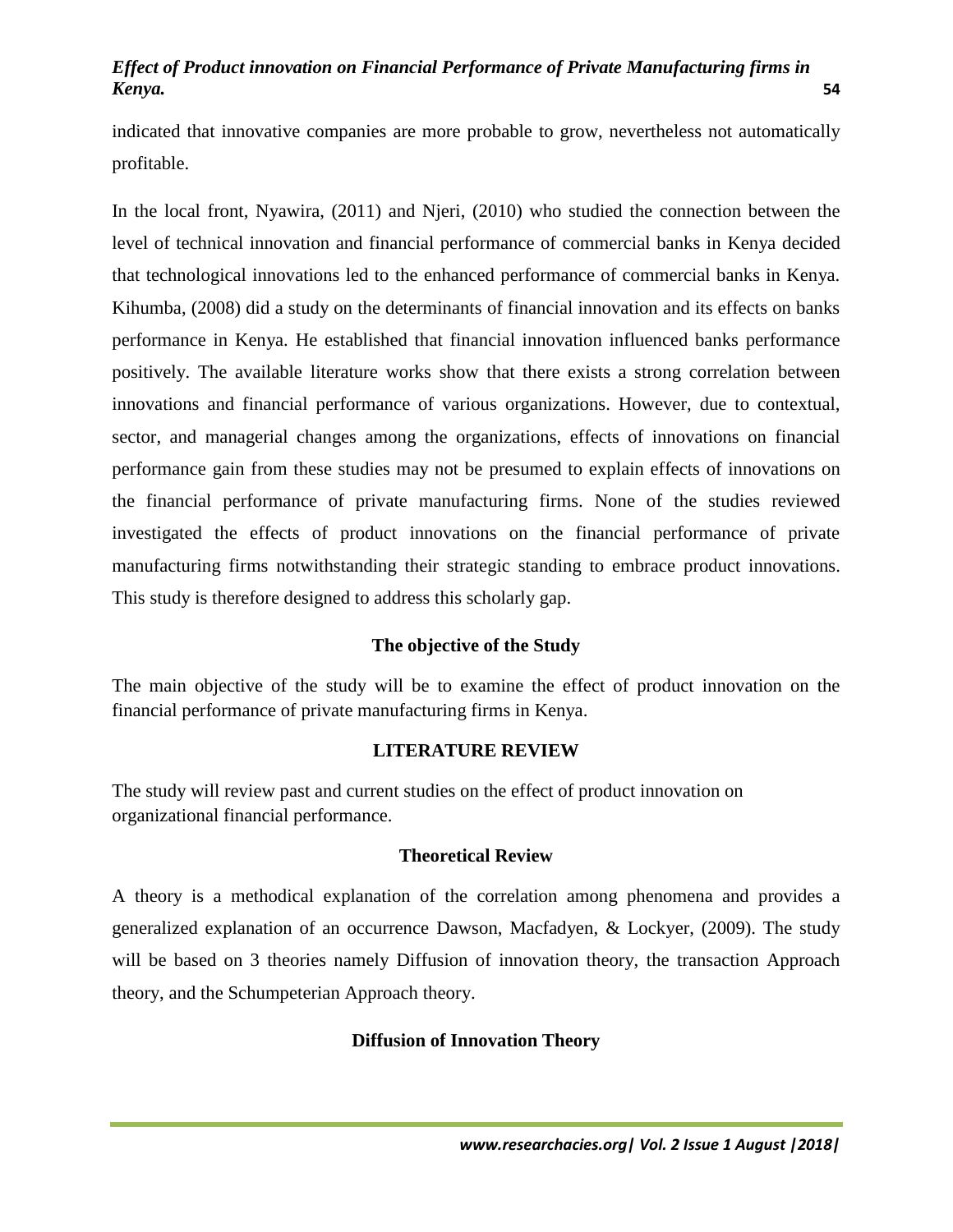Diffusion theory (Rogers, 1962) details how innovation spread, through a market or non-market channels or within an organization. The theory elucidates how, why, and at what rate new thoughts and technology range. The theory posits that diffusion is the process where a new product is communicated to the participants of a particular market set up. The factors that affect new the spread of new ideas are the innovation, modes of communication, the time and the market in which the product is introduced. Diffusion manifest itself in different ways thus affecting product innovation as well as the time taken to adopt the new product either in the organization or by the market ( Rogers,1962). The theory asserts that product innovation is not adopted by all individuals at the same time. Once a new product is introduced to the market the organization sales and marketing department is actively involved in marketing the new product this means the customers tend to adopt a new product in a time sequence. This, therefore, implies that the effect of financial performance shall be spread over a period of time. Profits will accrue to the company in the long term rather than in the short term.

## **The Transaction Cost Approach Theory**

Hicks, (1983), the pioneer of the transaction cost approach theory. He thought that the overriding factor of product innovation is the decrease in transaction cost, and in fact, is the answer to the advance in technology which triggered the transaction cost to reduce. The decrease of transaction cost can fuel financial innovation and progress in financial services. This theory premeditated the financial innovation from the perspective of microscopic economic structural adjustment. It believed that the motive of financial innovation is to reduce the transaction cost. And the theory elucidates from another perspective that the fundamental motive of product innovation is the resolve of earning benefits. This theory argued the motive and the course of product innovation from dissimilar sides, hence this philosophy will be used to establish the product innovation and financial performance from the transaction point of view to see whether its transaction cost derived from product innovation that drives revenue growth, hence the financial performance.

### **The Schumpeterian Approach Theory**

This approach was advanced by Schumpeter, (1942). In the 1940s the economist Joseph Schumpeter apportioned the key role in economic growth firstly to the disruptive action of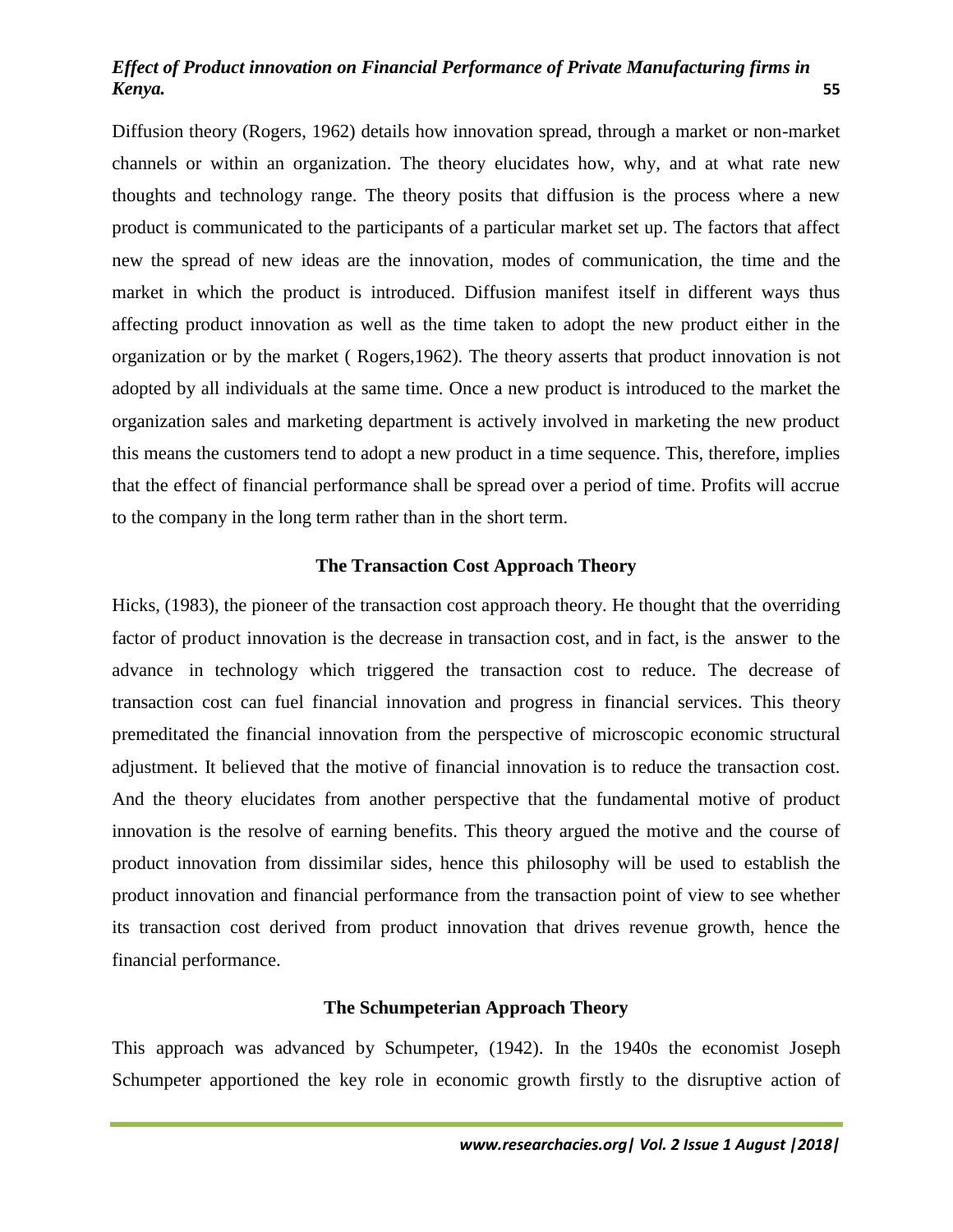entrepreneurs, and secondly to large corporations, each of which fed a progression of creative destruction by causing constant disturbances in the economic arrangement. The cause of these disturbances was innovation, which fashioned as Schumpeter put it: competition from the new product, the new technology, the new source of supply, the new type of organization, competition which orders a significant cost or superiority advantage and which strikes not at the limits of the profits and the outputs of the existing firms but at their foundations and their very survival. Hence it's important to investigate whether it's the disruptive nature of product innovation that drives economic growth or limit hence this theory will be key to this analysis.

### **Conceptual Framework**

# **Independent Variable Dependent Variable** Financial Performance Return on Assets Product Innovation Technological newness in product Product differentiation

## **Figure 2.1 Conceptual Framework**

The dependent variable in this study will be the financial performance of private firms in Kenya. The independent variable of the study will be Product innovation. The independent variable is measured by the new product, technological newness in product and product differentiation Rosli and Sidek, (2013). Dependent variable to be used is return on assets (ROA). Return on assets measures the efficiency of business in using assets to generate net income.

### **Empirical Review**

### **Product Innovation**

Lau, Yam, & Tang, (2010) set out to decide the elusive links between innovation competencies and business performance. The period under review was 2007 to 2009. Experiential data was attained through a survey study of 200 manufacturing firms in the Hong Kong/Pearl River Delta region. Structural equation modeling was engaged to scrutinize the connections between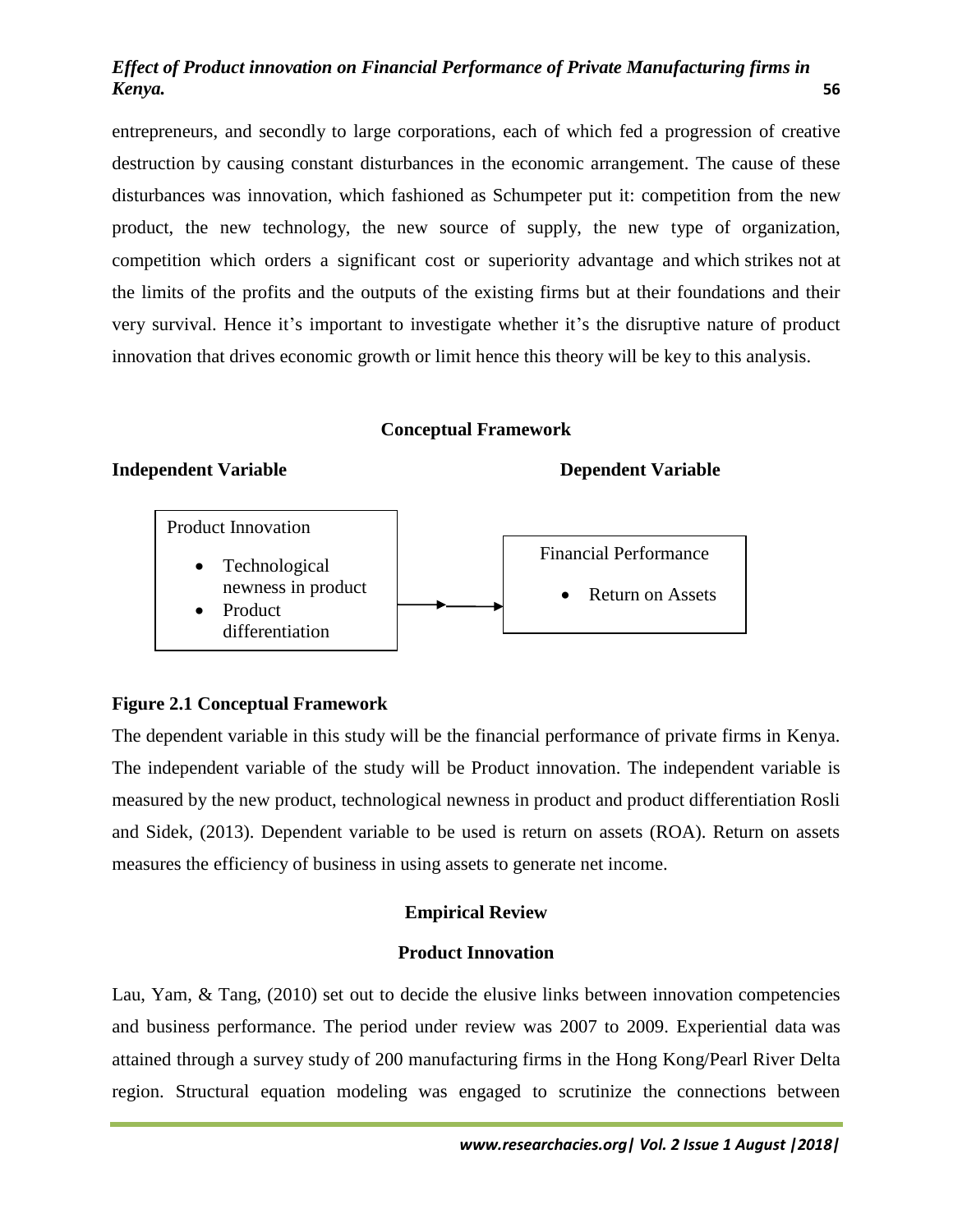Technological Innovation Capabilities (TIC's) and various performance indicators. Pearson correlation and regression analysis were employed to examine the relationship between TIC and innovation performance. The results showed that different TICs have different impacts on different performance measures. Firm competency was found to have the most influential impact. The response rate of 17.7% was too low for this study. Koellinger (2008) analyzed the connection between the usage of Internet-based technologies, different types of innovation, and performance at the firm level. The study period was the year 2003, with the objective being to find out how much innovation is enabled by IT, innovations are related to different measures of performance. Statistics for the empirical investigation originated from a sample of 7302 European enterprises. He then applied a regression model to obtain the results. The empirical results showed that Internet-based technologies were a significant enabler of innovation in the year 2003. They also displayed that innovative firms are more probable to grow, but not necessarily likely to be profitable. Besides, it was establishe d that firms that depend on Internet-enabled innovations are at least as likely to grow as firms that rely on non-Internet-related innovations. The study period should have been extended in order to allow for comparison of results among various years.

Alpkan, (2011) carried out a study to discover the effects of the structural, process, product, and marketing innovations on the diverse aspects of firm performance, including innovative, production, market, and financial performances, based on an experiential study covering 184 manufacturing firms in Turkey. The study period was the year 2006 to 2007. Multivariate statistical analyses were conducted in order to confirm the research framework. The findings support the claim by Richard C.M (2010) that innovations performed in manufacturing firms have positive and significant impacts on performance. When objective firm data was wellthought-out, they observed that innovative companies have a higher market share, overall sales, and exports. The findings support the expected theoretical relationship between innovation and performance.

Ferrari,( 2010) performed an empirical analysis of the innovation and performance relationship among 4,325 Italian Manufacturing firms during the years 2004 to 2006. The study aimed at explaining the link between innovation and performance. Data was obtained from Unicredit Group Survey, to which linear modeling was used to explain return on assets in relations to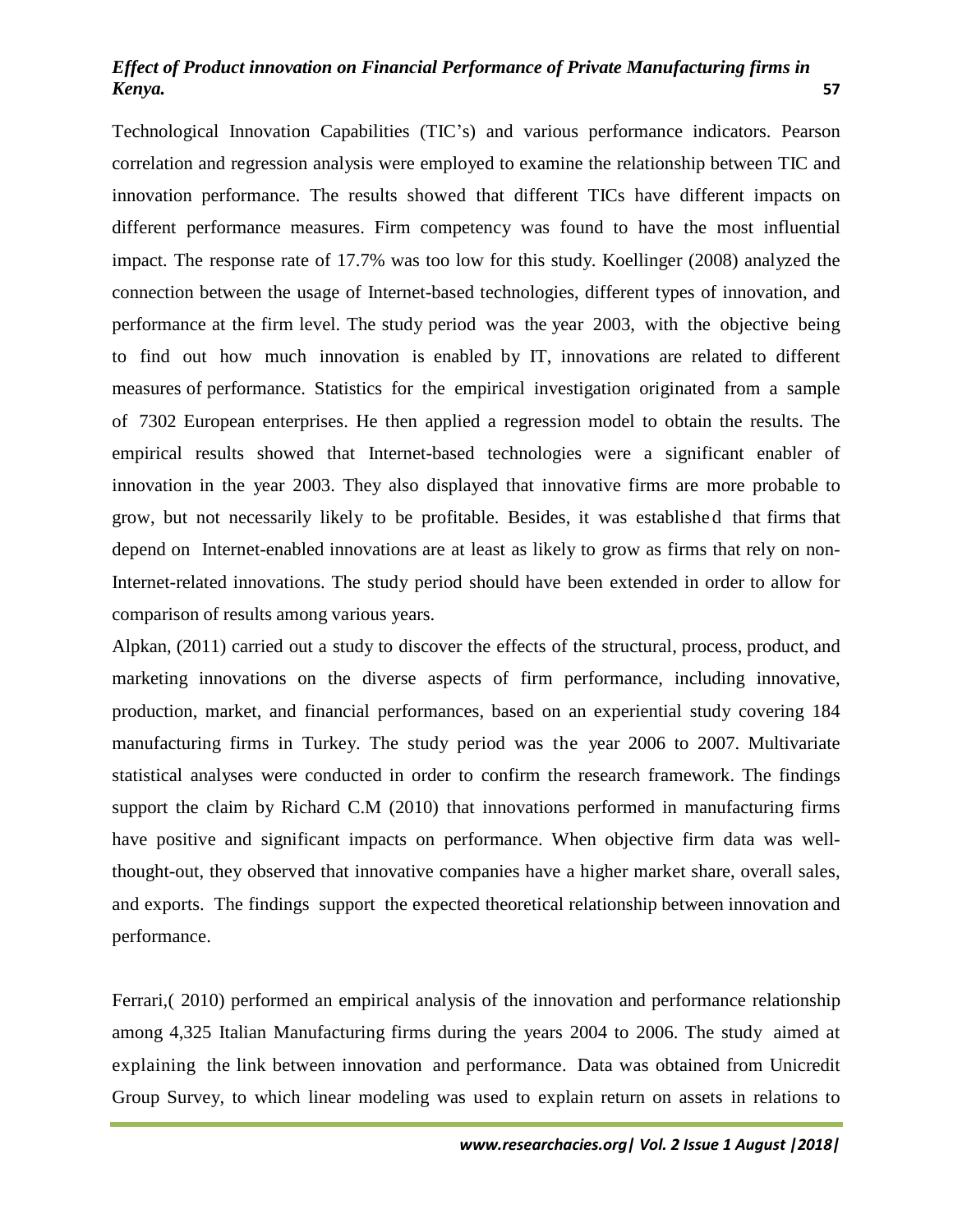innovation strategies. The outcome revealed a weak but important relationship between return on asset and innovation. The study sample is representative for the purpose of this study; the period under review could be extended so as to explore a longer period.

Pedersen,( 2011) carried out an investigation on firms centering on service innovation performs better monetarily than firms not focusing on service innovation. The study made use of a variety of performance measures and by relating the effect of service innovation between manufacturing and service industries. The study supported the suggestion that firms focusing on service innovation have meaningfully higher growth of operating results than firms not focusing on service innovation. Nevertheless, this suggestion is not supported in a matching analysis of 1132 Norwegian companies in the service industries.

Sdiri & Ayadi, (2016) analyzed the influence of innovation undertakings on the performance of the Tunisian service firms. The sample was drawn from 71 Tunisian service firms, having substantial value-added services for the period 2007 to 2009. The study aimed at analyzing the influence of the innovation undertakings on the performance of companies. Data were collected through a questionnaire. Heckman's two-stage econometric model was used in order to identify the contribution of service innovation to enhance the firms' performance. The results showed that innovation has a positive and important effect n o t o n l y on p r o d u c t i v i t y b u t on employment growth as well. However, innovation had no effect on the sales' growth. The sample may have been too small given there are numerous service firms. Nyawira, (2011) examined the correlation between the level of technological innovation and financial performance of Kenyan commercial banks. The study covered the years 2001 to 2010, with the objective of establishing the level of innovations and determining the relationship between the two variables. The study gathered both qualitative and quantitative data which wasng content analysis and SPSS version 17.The study established that technological innovation increased bank sales, return on equity and profit increment.

Jeroen & Rochemont (2009) undertook a research study to investigate the effect of open innovation on SME's. The study was undertaken in the Netherlands over a seven-year focus period. Secondary data was obtained from 605 such firms. The census study analyzed the data collected using content analysis. The research study observes that the study elements engage in open innovation practices over the study period. The study also finds no major differences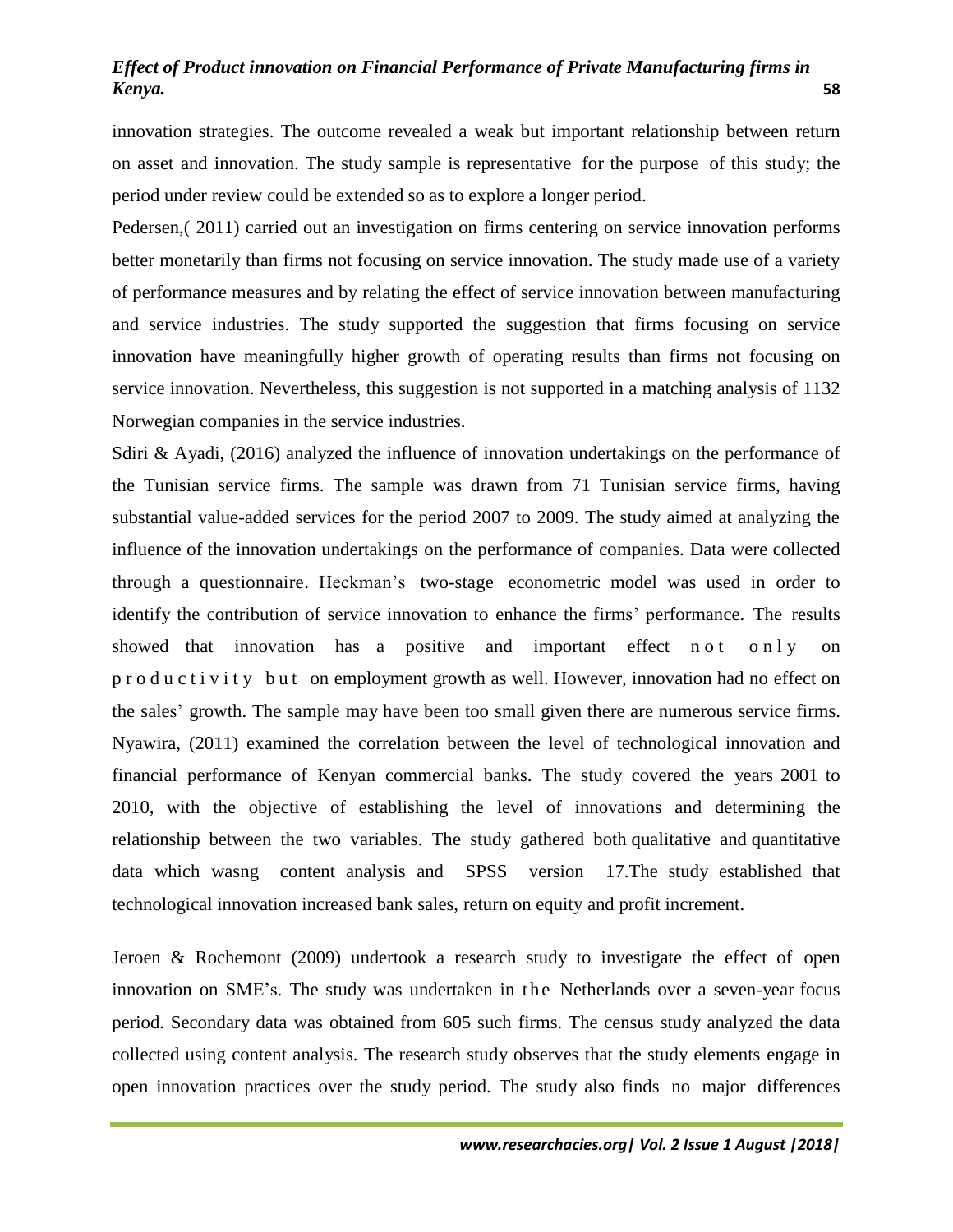between services and manufacturing industries. From the study, it was found that mediumsized firms engage more in open innovation than the smaller firms.

Love & Roper (2009) undertook a research study to investigate the effect of innovation ownership on profitability using descriptive design. The research study employed secondary statistics. The secondary statistics were obtained from financial reports over a period of 6 years. The data was analyzed using regression analysis and the conclusion of the study was that product innovation in itself has no effect on the profitability of a firm since there are other factors that affect the same in the manufacturing set up. Youtie & Roper (2008) undertook a study on the effect of product and process innovation on the profitability of manufacturing firms in Georgia, United States of Africa using a survey research design. The study used questionnaires to collect the primary data used. The total population studied consisted of 653 firms out of which a sample of 110 companies was selected. The conclusion of the study was that product innovation matters most for the most profitable manufacturing establishments while process innovation is more widespread among firms with more modest levels of profitability. Corsino (2008) also undertook a research study oef product innovation on firm growth in London. The study used a descriptive research design and secondary data obtained from the said organizations covering a period of 7 years. The population consisted of 524 firms out of which a sample of 45 firms was obtained. Facts were analyzed using regression analysis. The conclusion of the investigation was that incremental innovation increases the performance of producers and affects the firm's ability to sustain its market position.

Aboagye,(2012) in his study analyzed the correlation and Granger causality between financial innovation and economic growth in Ghana for the period 1963 to 2009. The study adopted a simple endogenous growth and the ARDL co-integration models to aid in establishing both the long run and the short run relations between financial innovations and economic growth in Ghana. The study revealed that financial innovation has a short run positive effect on economic growth. Though, the study also revealed that in the long term, financial innovation is detrimental to economic growth.

Mugo, (2015) undertook a study with an objective to examine the correlation between innovations and performance of Kenya's wine industry using a descriptive research design. The study collected primary data using questionnaires. The population of the census study consisted of five main wine companies in Kenya. Descriptive statistics and a suitable regression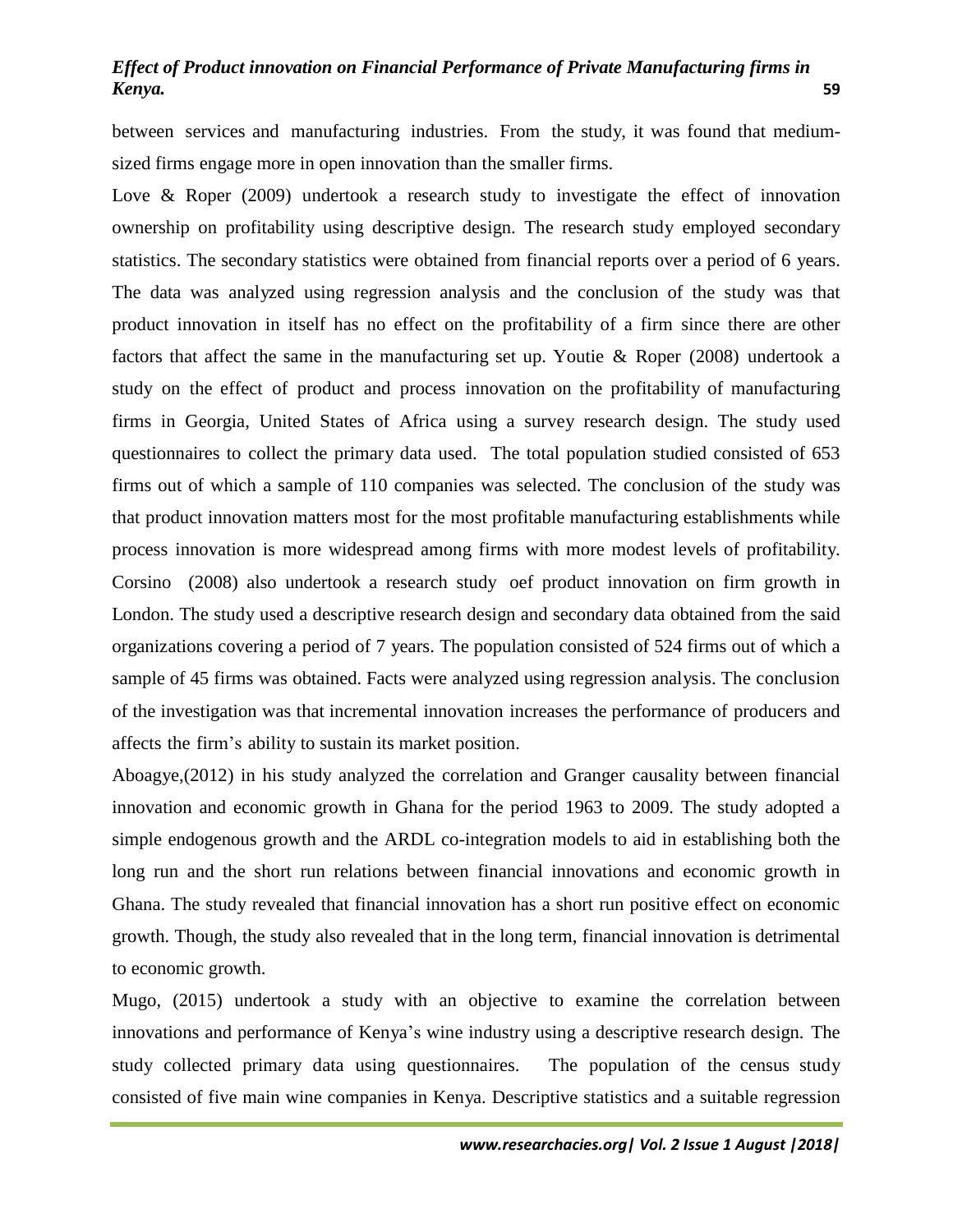model were used to do the data analysis. The research study found that innovations are indispensable to companies' future growth and sustainability. Wine companies with serious innovations improved their profitability. The study concludes that innovations help an organization in obtaining a clear direction as regards innovation and therefore the efforts of the entire organization are directed to a common innovation goal and this positively impacts on their performance.

Wasike, (2014) conducted a case study of Haco tiger brands in East Africa on the effect of product innovation on performance. Data analysis was done using longitudinal study design and secondary data was collected from annual financial sales report for the year 2009 to 2014. Data was then analyzed using trend analysis. The research study found that product innovation was relevant to the company as it contributed significantly to the sales growth of the company and helped to accelerate total company sales revenue. Product innovation thus influenced the performance of Haco Tiger Brands positively. Oirere (2015) conducted a study on the effect of innovation on the financial performance of SMEs manufacturing enterprises in Nairobi County. Primary data was collected using questionnaires and descriptive research design was used to analyze the data and make conclusions. The target population was 3,582 companies and a sample of 83 firms was selected using simple random sampling. Data was analyzed using regression analysis. The study concluded that innovation has positive effects on financial performance; innovation increases profits for a company; innovation increases the company's market share, it also increases savings for the company and reduces the operating cost of the small and medium manufacturing enterprises.

Njogu (2014) undertook a similar research study aimed at investigating the effect of innovation on the financial performance of SMEs in Nairobi County. The study used a descriptive research design and obtained primary data using questionnaires. The population comprised 1050 firms and a sample of 200 firms was obtained using stratified random sampling. Data obtained was analyzed using descriptive statistics and regression analysis. The study found that there is a positive significant correlation between process innovation and financial performance of SMEs in Nairobi County.

#### **2.4 Summary of literature**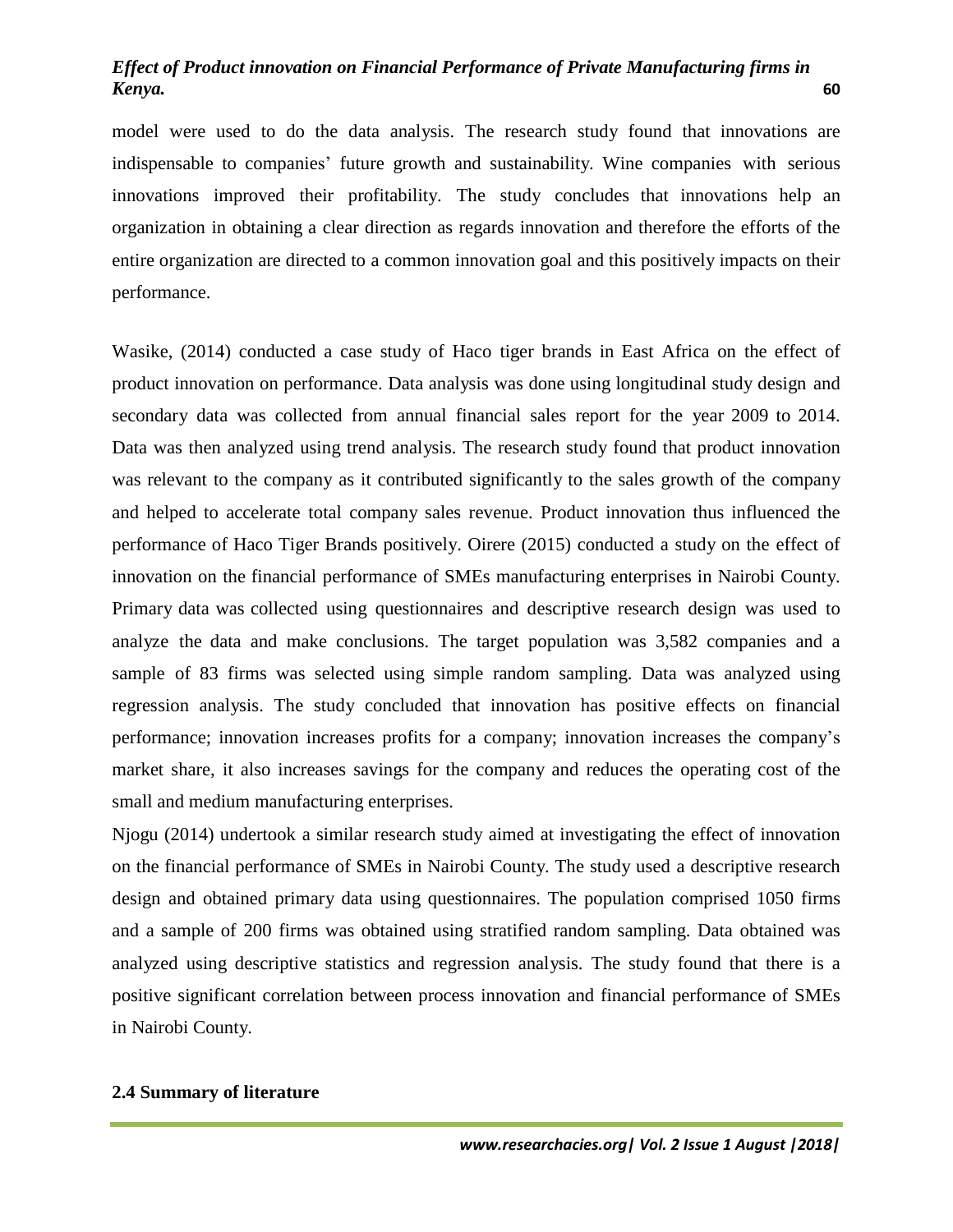*Effect of Product innovation on Financial Performance of Private Manufacturing firms in Kenya.* **61**

| <b>Topic, Author and Year</b>                                       | Objective                             | <b>Findings and</b>                 |
|---------------------------------------------------------------------|---------------------------------------|-------------------------------------|
|                                                                     |                                       | <b>Recommendations</b>              |
| effect<br>of<br>The<br>product<br>financial<br>innovation on<br>the | investigate the effect of<br>To       | The<br>study<br>established<br>that |
| of<br>mobile<br>performance                                         | product<br>innovations<br>on<br>the   | product<br>innovation<br>positively |
| telephony<br>firms<br>in<br>Kenya                                   | financial performance of mobile       | correlated to returns on assets     |
| Muchoki, E (2013)                                                   | telephony in Kenya                    | mobile companies in<br>among        |
|                                                                     |                                       | Kenya.                              |
|                                                                     |                                       | The study recommended that for      |
|                                                                     |                                       | mobile companies to be highly       |
|                                                                     |                                       | competitive,<br>the<br>use<br>οf    |
|                                                                     |                                       | innovation is the way to go.        |
|                                                                     |                                       | Investments<br>in<br>current        |
|                                                                     |                                       | technology would go a long way      |
|                                                                     |                                       | in helping companies to gain a      |
|                                                                     |                                       | competitive advantage               |
| Technological<br>Innovation                                         | To determine the elusive links        | established<br>The<br>study<br>that |
| Capabilities<br>Firm<br>and                                         | between innovation abilities and      | technological<br>innovation         |
| performance by Richard C.M.                                         | business performance.                 | capabilities<br>dissimilar<br>have  |
| Yam, William LO, Esther P.Y.                                        |                                       | effects<br>dissimilar<br>on         |
| Tang & Antonio, K.W. Lau (2010)                                     |                                       | performance<br>measures.            |
|                                                                     |                                       | Organization competency was         |
|                                                                     |                                       | found<br>to<br>have<br>the<br>most  |
|                                                                     |                                       | dominant impact.                    |
|                                                                     |                                       | The study recommended that          |
|                                                                     |                                       | competence<br>in<br>organizing      |
|                                                                     |                                       | dissimilar<br>activities<br>among   |
|                                                                     |                                       | various sections is critical to the |
|                                                                     |                                       | success of a firm.                  |
| The effect of innovation on the                                     | evaluate<br>effect<br>To<br>the<br>οf | study established<br>The<br>the     |
| financial performance of Small                                      | financial<br>innovation<br>the<br>on  | existence<br>of<br>significant<br>a |
| Medium<br>Enterprises<br>and<br><i>in</i>                           | performance of SME's in Nairobi       | correlation between innovation      |
| Nairobi County. Njogu T. W                                          | County.                               | and financial performance of        |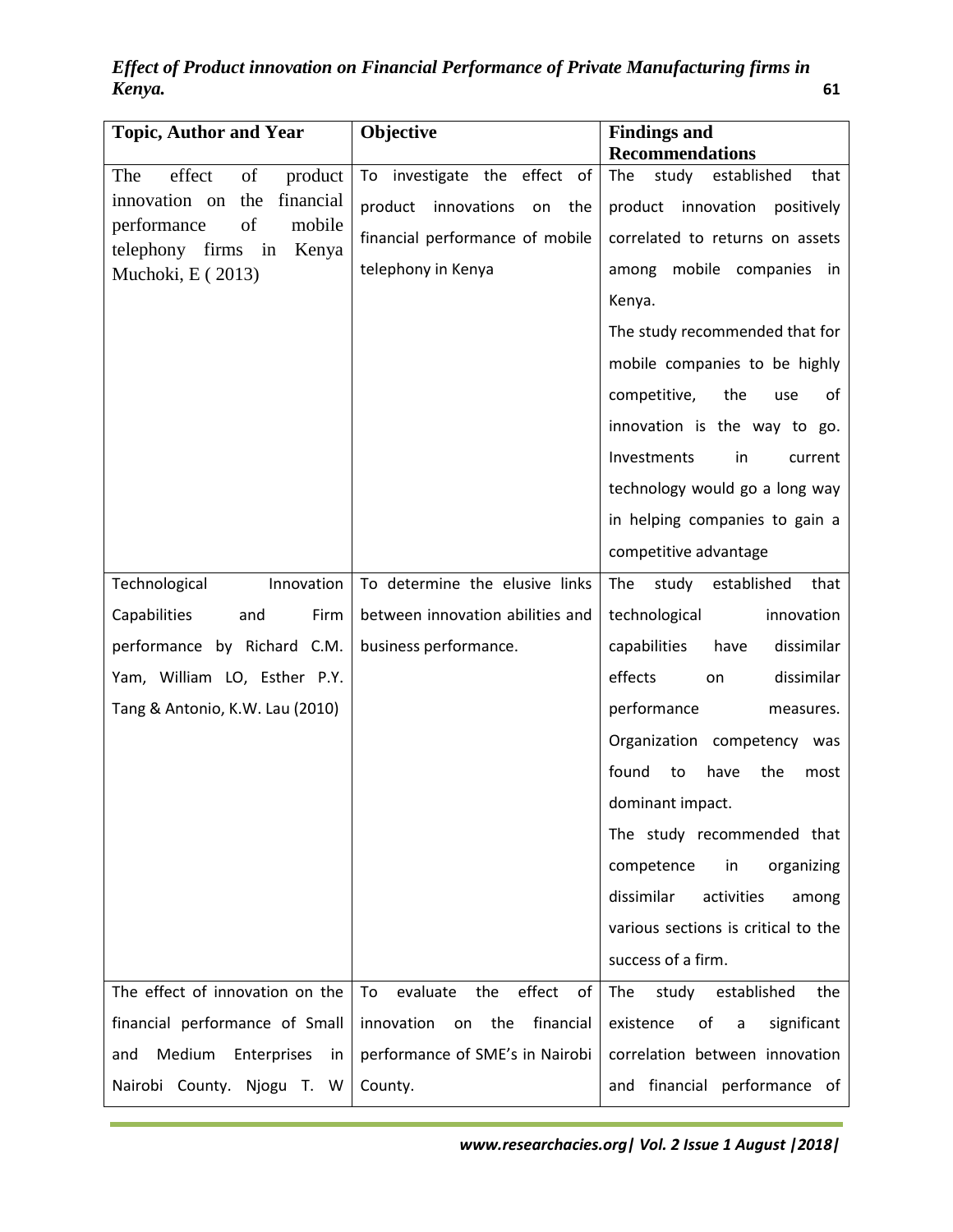| (2014)                            |                                     | SME's in Nairobi County.               |
|-----------------------------------|-------------------------------------|----------------------------------------|
|                                   |                                     | The study recommended that for         |
|                                   |                                     | SME's to remain relevant they          |
|                                   |                                     | do<br>technological<br>have<br>to      |
|                                   |                                     | newness in product/services in         |
|                                   |                                     | order to meet customer needs           |
| The relationship between the      | correlation<br>To<br>examine<br>the | The<br>study established<br>that       |
| level of Technological Innovation | the<br>level<br>of<br>between       | technological<br>innovation            |
| and the financial performance of  | technological<br>innovation<br>and  | increase bank returns.                 |
| Commercial banks in Kenya.        | financial<br>performance<br>οf      | The study recommended that for         |
| Nyawira, (2011)                   | commercial banks in Kenya.          | banks to meet their customer           |
|                                   |                                     | needs and remain relevant, they        |
|                                   |                                     | modern<br>need<br>to<br>use            |
|                                   |                                     | technological innovation               |
| effect of Research<br>The<br>and  | To assess the effect of research    | The study confirmed that there         |
| Development on the financial      | development<br>and<br>the<br>on     | is a strong positive correlation       |
| performance of manufacturing      | performance<br>financial<br>of      | financial<br>between<br>the            |
| companies listed at the NSE.      | manufacturing companies listed      | performance and R& D in the            |
| Mugalisi, P.A (2015)              | at the NSE.                         | manufacturing companies.               |
|                                   |                                     | The study recommended that             |
|                                   |                                     | for<br>the<br>there<br>is<br>need<br>a |
|                                   |                                     | manufacturing firms to invest          |
|                                   |                                     | more in R & D towards the              |
|                                   |                                     | achievement of organizational          |
|                                   |                                     | goals.                                 |
| Financial<br>Innovations<br>and   | correlation<br>To<br>analyze<br>the | financial<br>Established<br>that       |
| growth in Ghana:<br>Economic      | between<br>financial<br>innovation  | innovation positively influences       |
| Evidence from Autoregressive      | and Economic growth in Ghana.       | economic growth.                       |
| Distributive lags and Granger     |                                     | The<br>study<br>recommended            |
| Causality Approaches.             |                                     | regulations towards improving          |
| Anthony O. A (2012)               |                                     | financial innovations through          |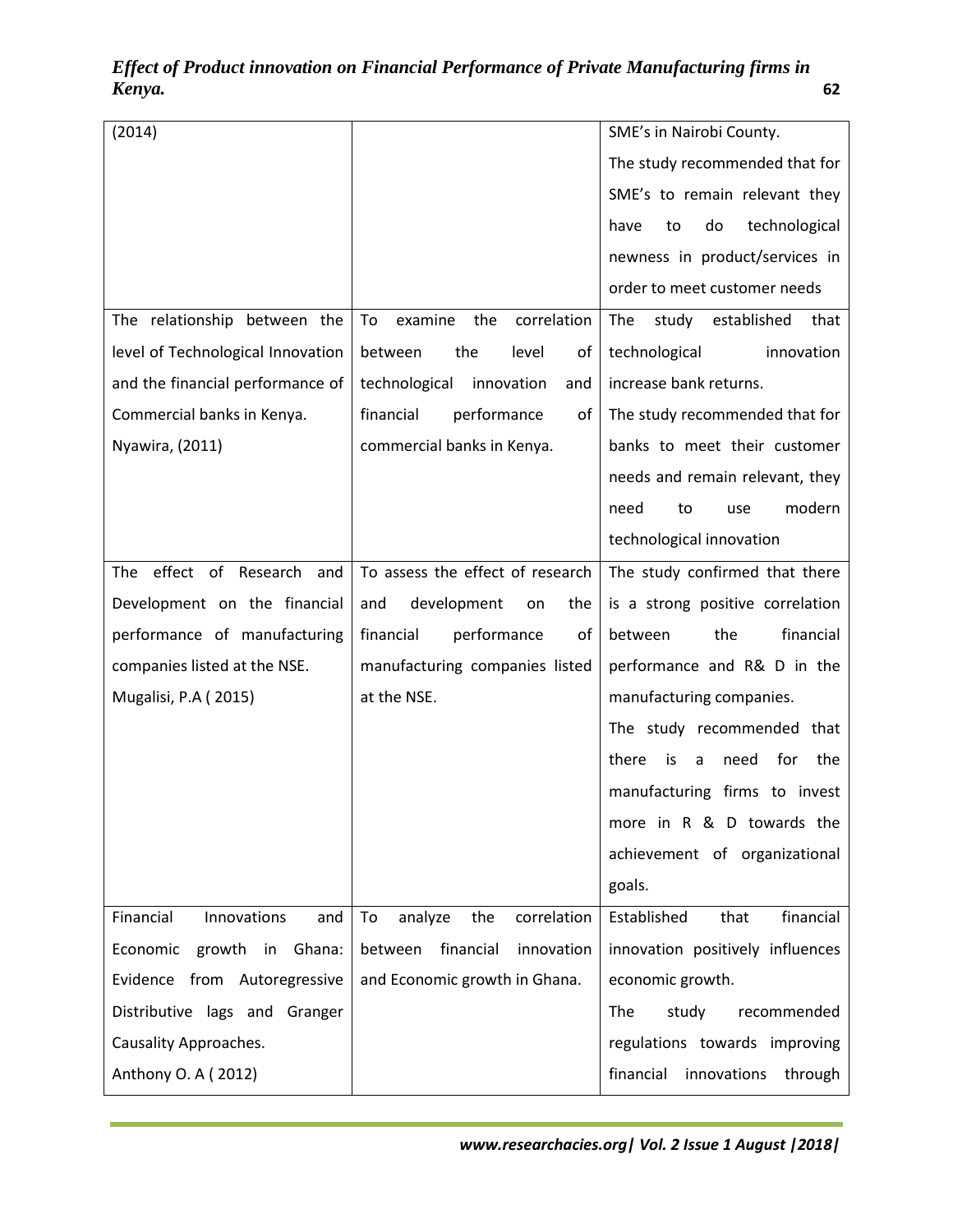|  | long-term savings. |
|--|--------------------|
|  |                    |

### **Methodology**

This study was a library survey, intended to analyze the available literature on how product innovation impact on the financial performance of private manufacturing firms. The appropriateness of this method of study was the ability to review a wide variety of secondary literature that is relevant to the study area. The population of the study comprised of one empirical case: To examine the effect of product innovation on the financial performance of manufacturing firms in Kenya.

Purposive sampling technique was used. This method enabled the researcher to select cases that had the desired information or the required characteristics that were useful in achieving the objective of the study in accordance with the research topic. The search was extended also by Google Scholar and other online Journals.

### **Conclusion and Recommendation**

The achievement of Manufacturing companies in today's vibrant business environment is influenced by how well they are able to successfully implement market innovation types to boost increased sales thus results in high revenues. Nevertheless, based on the empirical review, there are opposite views regarding the effect of product innovation on the financial performance. For instance, Gunday, Gurhan, and Ulnsoy (2009), Kemal and Alpkan (2011) found that innovations executed in manufacturing firms have a positive and significant impact on performance while Richard C.M. Yam ( 2009) and Tang and Antonio, K.W.Lau (2010) pointed out that technology innovation capabilities have a different impact on different performance measures which have an opposing effect on the performance of the firm.

Likewise, several studies that have assessed the effect of innovation on the company firm performance have produced varied results. Koellinger (2008) established that innovation is not automatically linked to higher profitability; Kariuki (2011), Mugalisi (2015), Njogu (2014) and Muchoki (2013) they established that there is a positive correlation between innovation and firm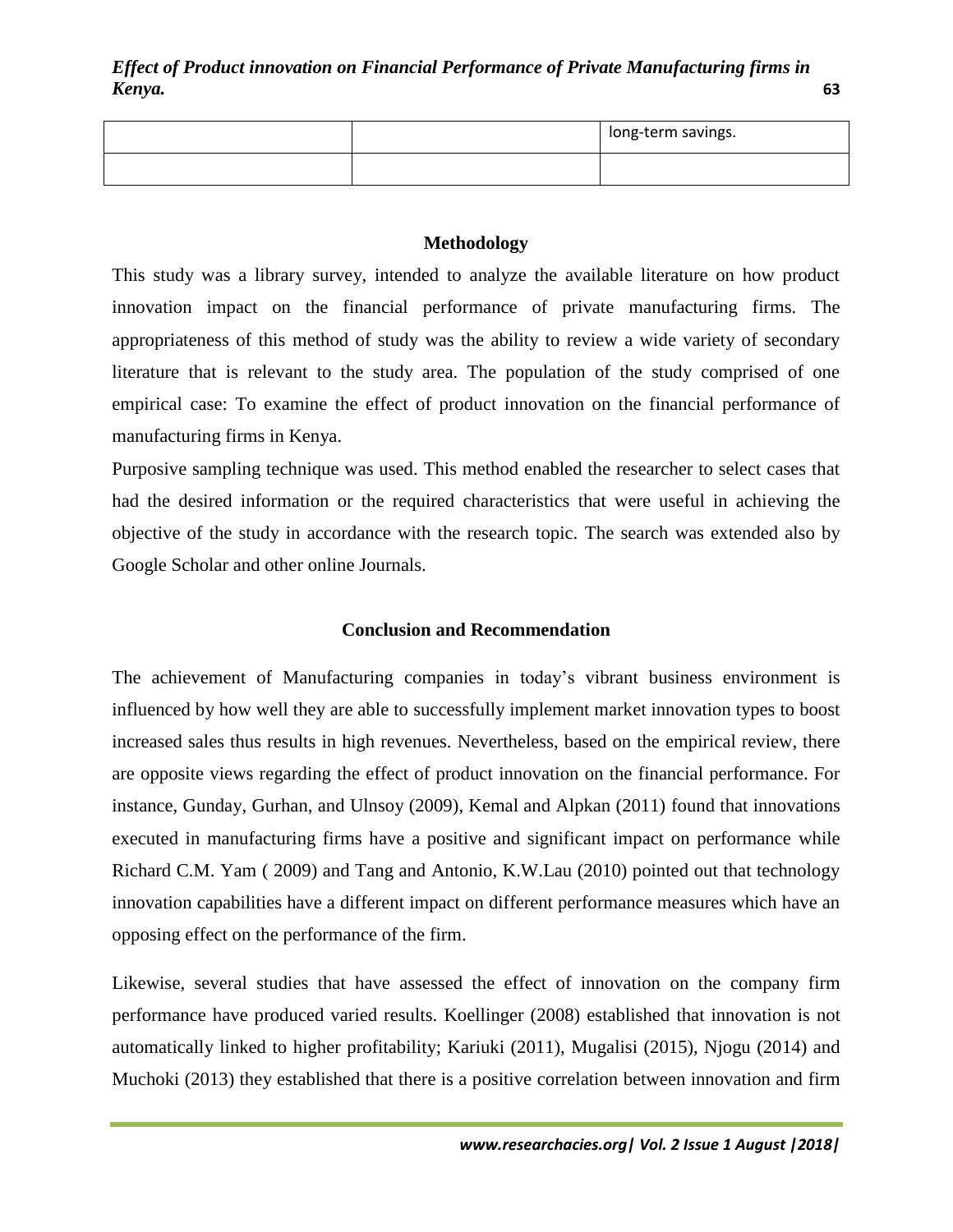performance. In this regard, there is no clear finding regarding the relationship between product innovation as taken in the several study findings underscored in the empirical review and performance. Further research is justified. Additionally, several studies on the relationship between product innovation and performance have been steered in developed nations where technological innovation is advanced. Technological innovation in Kenya is comparatively less technologically advanced. Therefore the innovative theories that have their source in the advanced nations need to be tried in the Kenyan context. Finally, studies were largely based on descriptive research design using the panel data model (Mugo and Mugalisi, 2015; Corsino, 2008; Wasike and Njogu, 2014). There is a need to test the link between product innovation and firm performance using dissimilar models such as the regression and correlation to determine whether they would produce similar or conflicting outcomes.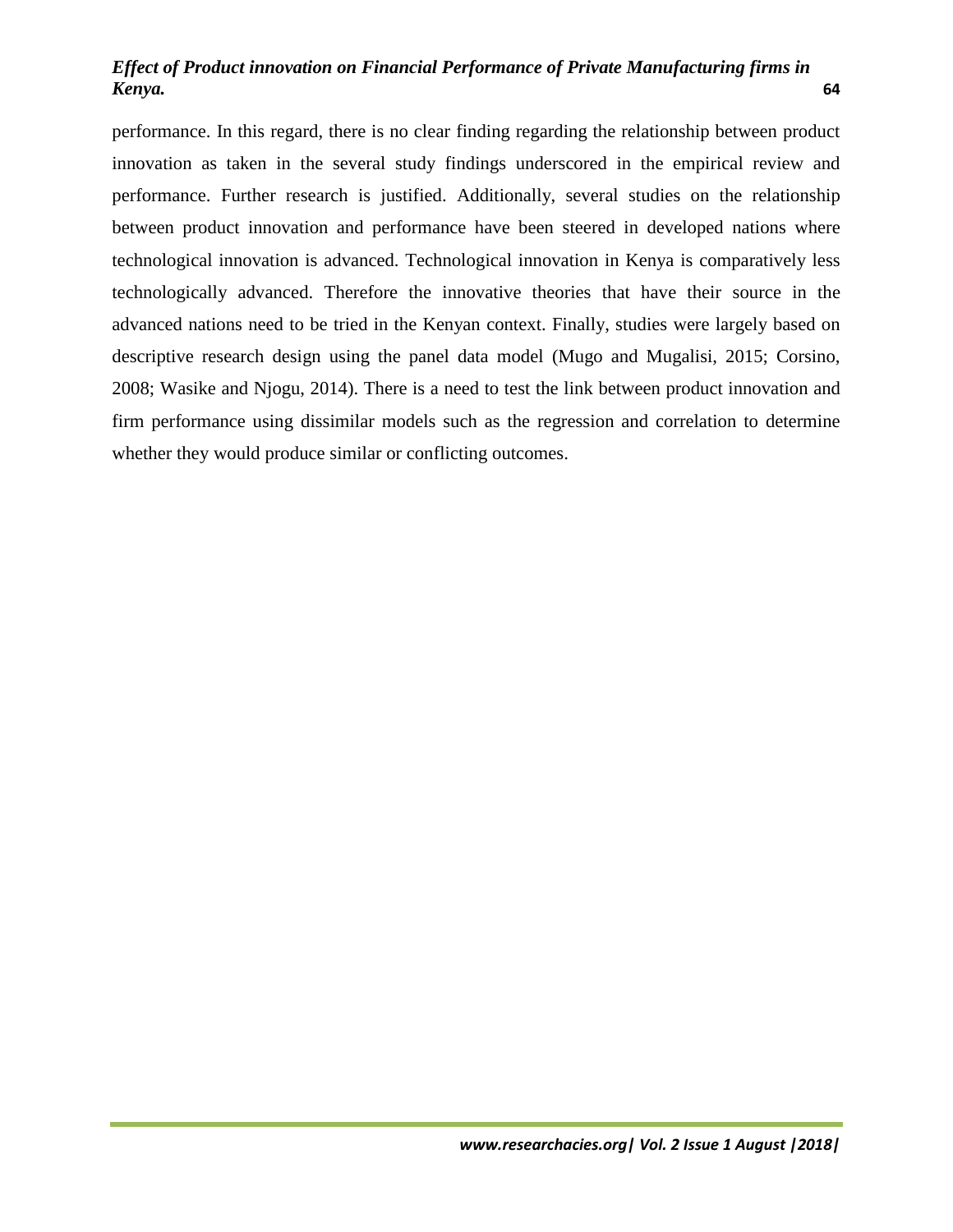#### **Reference**

- Aboagye, A. O. (2012). Financial innovations and economic growth in Ghana; Evidence from Autoregressive Distribution lags and Granger Causality Approaches. *SSRN*, 19.
- Alpkan, G. G. (2011). Effects of innovation types on firm performance. *International Journal of Production Economic*, 662-676.
- Beld, B. (2014). Effect of Research and Development Investment on firm performance. *Faculty of Management and Governance*.
- Christensen, C. M. (1997). *The Innovator's Dilemma: When New Technologies Cause Great Firms to fail.* Harvard Business School Press.
- Dawson, S., Macfadyen, L., & Lockyer, L. (2009). Learning or Performance: Predicting drivers of Student Motivation. Auckland.
- Diaz-Diaz, N. L., Aguiar-Diaz, I., & Saa-Perez, P. D. (2008). Impact of Foreign Ownership on Innovation. *The Journal of European Academy of Management, 5*, 253-263.
- Drucker, P. F. (1985). *Innovation and Entrepreneurship: Practice and Principles.* US: Harper & Row, Publishers, Inc.
- Duguet, E. (2006). Innovation height, spillovers, and growth at the firm level: Evidence from French Manufacturing. *Economics of Innovation and New Technology, 15*(4-5), 415-442.
- Falk, M. (2008). Effect of foreign ownership on innovation activities: Empirical Evidence from twelve European Countries. *National Institute of Economic and Social Research, 204*(1).
- Ferrari, M. (2010). Innovation and Performance: some evidence from Italian firms. *Emerald Group, 20*, 115-141.
- Hicks, D. &. (1983). Financial Innovation, Multinational banking, and Monetary Policy. *Journal of Banking and Finance*, 537-551.
- K A M, (2017), The Kenya Association of Manufacturing Industrial Business Agenda, Priority actions to build competitive local industry to expand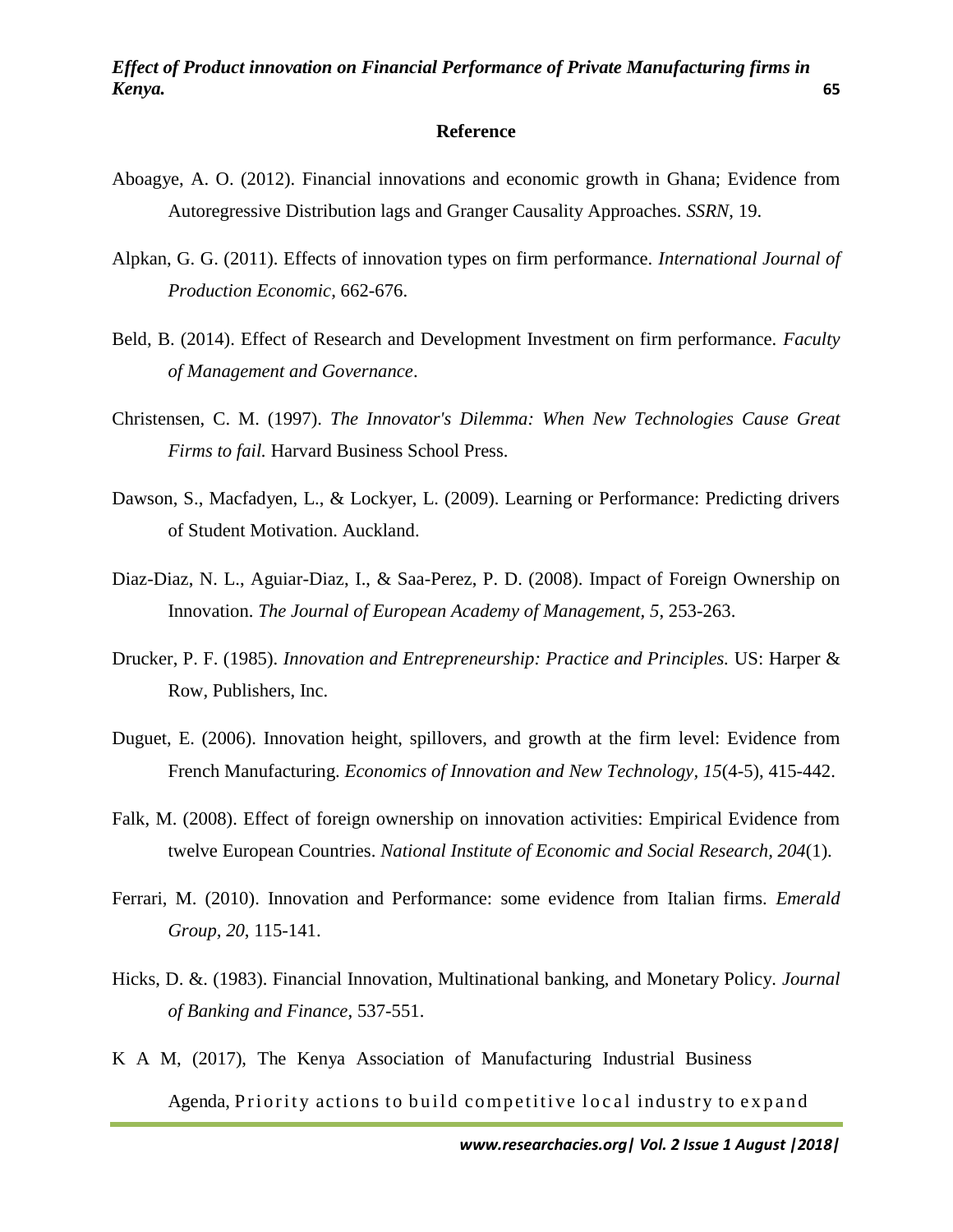### Employment in Kenya

- Kihumba, C. W. (2008). *The determinant of Financial Innovation and its effect on Bank performance in Kenya.* The University of Nairobi, School of Business. Unpublished MBA Project.
- Kleinsmith, D. a. (2001). *Product innovativeness from the firm's perspective* (Vol. 18). Wiley online library.
- Koellinger, P. (2008). *The Relationship between Technology, Innovation, and Firm Performance:Empirical Evidence on E-Business in Europe.* ERIM Report Series Reference No. ERS-2008-031-ORG.
- Lau, A. K., Yam, R. C., & Tang, E. P. (2010). The impact of Technological Innovation Capabilities on Innovation Performance: An empirical study in Hong Kong. *Journal of Science and Technology Policy in China, 1*(2), pp. 163- 186.
- Levinthal, R. A. (2001). *Demand heterogeneity and technology evolution* (Vol. 47). Management science.
- Love, J. H., & Roper, S. (2009). Innovation, Ownership, and Profitability. *International journal of industrial organization, 27*(3), 424-434.
- Muchoki, E. (2013). *Effect of product innovation on the financial performance of mobile telephony firms in Kenya.* The University of Nairobi. Nairobi: Unpublished MBA Project.
- Mugo, S. N. (2015). *Innovations and Performance of Kenya's Wine Industry.* The University of Nairobi, School of Business. MBA Dissertation, University of Nairobi.
- Njagi, E. M. (2016). *Effect of product innovation on the profitability of Manufacturing firms in Nairobi County.*
- Njeri, K. C. (2010). *Effect of Technological Innovation on the Financial Performance of Commercial Banks in Kenya.* The University of Nairobi, School of Business. Unpublished MBA Project.